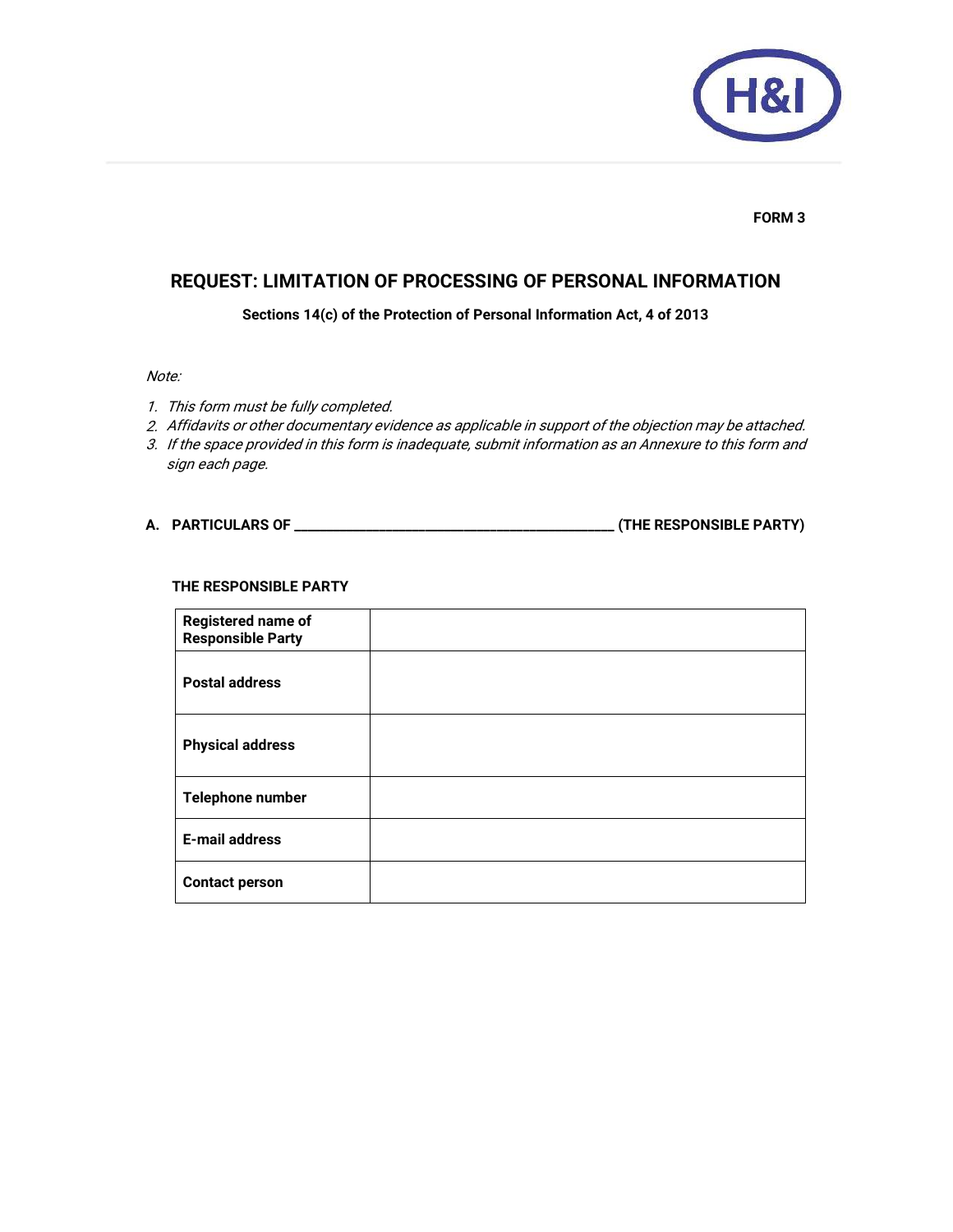## **B. PARTICULARS OF PERSON REQUESTING LIMITATION OF PROCESSING OF PERSONAL INFORMATION**

The particulars of the person who is requesting limitation must be provided below.

The postal address, fax number, and/or email address to which \_\_\_\_\_\_\_\_\_\_\_\_\_\_\_\_\_\_\_\_\_\_\_'s response must be sent must be provided.

Proof of the capacity in which the request is made (if applicable) must be attached, i.e., Data Subject or Requester other than Data Subject, duly authorised, requesting on behalf of the Data Subject.

| <b>Full name and surname</b>                                                                                  |  |
|---------------------------------------------------------------------------------------------------------------|--|
| <b>Proof of identity</b>                                                                                      |  |
| <b>Postal address</b>                                                                                         |  |
| Fax number                                                                                                    |  |
| Telephone number                                                                                              |  |
| <b>E-mail address</b>                                                                                         |  |
| <b>Capacity in which request</b><br>is made                                                                   |  |
| When made on behalf of<br>another person, the basis<br>of the authority to make<br>the request must be stated |  |

#### **C. PARTICULARS OF PERSON ON WHOSE BEHALF REQUEST IS MADE**

This section must be completed ONLY if a request for information is made on behalf of another person.

| <b>Full name and surname</b>                      |  |
|---------------------------------------------------|--|
| <b>Identity or company</b><br>registration number |  |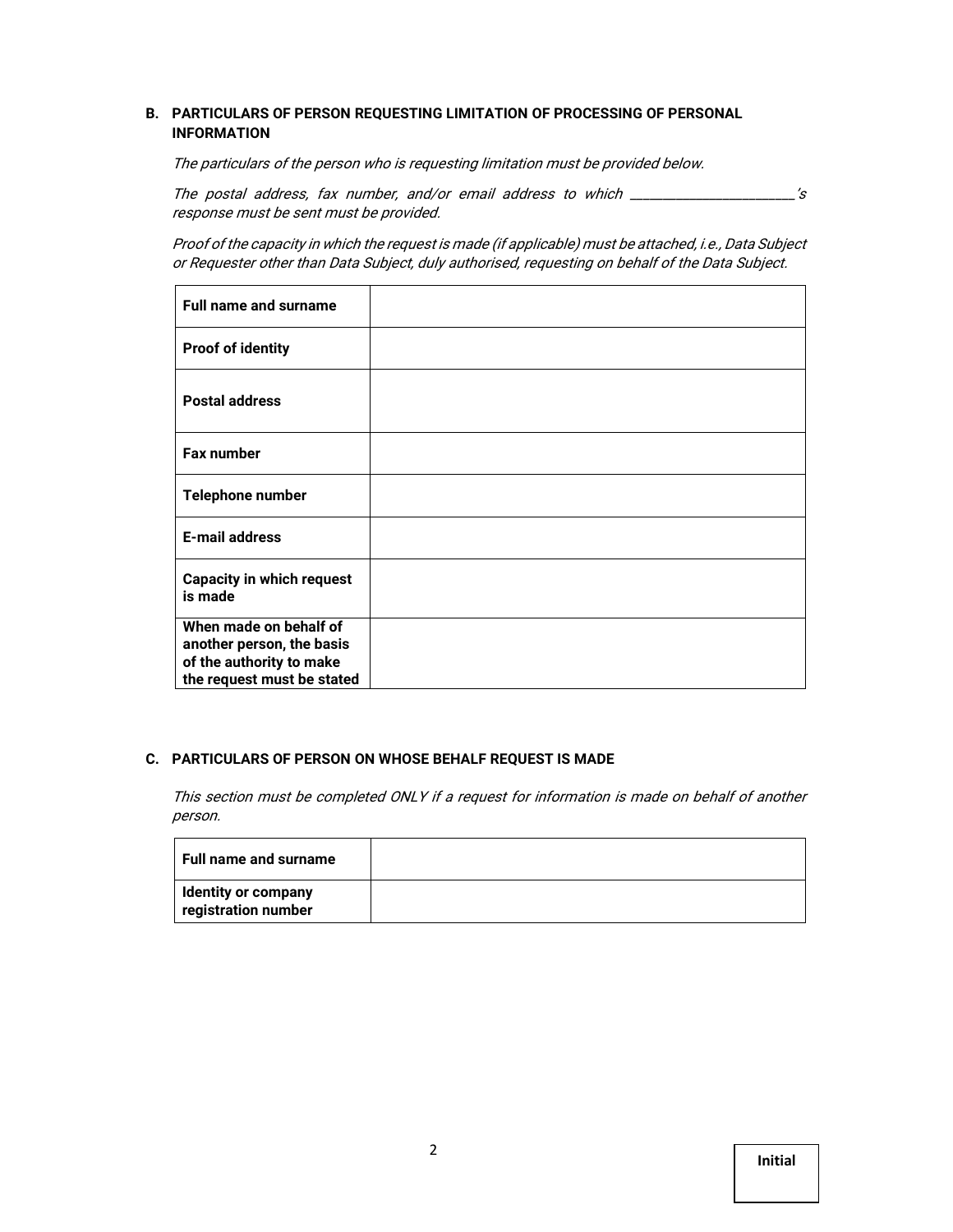#### **D. PARTICULARS OF PERSONAL INFORMATION PERTINENT TO THE REQUEST FOR LIMITATION OF PROCESSING OF PERSONAL INFORMATION**

Provide full particulars of the personal information or record in respect of which the request for limitation of processing of personal information is made, including any reference number (if that is known to you) to enable the personal information or record to be located.

If the provided space is inadequate, please continue on a separate page and attach it to this form.

*The Data Subject/Requester must sign all the additional pages.* 

| <b>Description of Personal</b><br><b>Information / Record or</b><br><b>Relevant part of the</b><br><b>Personal Information</b><br>Record |  |
|------------------------------------------------------------------------------------------------------------------------------------------|--|
| Reference number (if<br>available)                                                                                                       |  |
| Any further particulars of<br>record                                                                                                     |  |

## **E. REASONS FOR AND/OR PARTICULARS OF REQUEST FOR LIMITATION OF PROCESSING OF PERSONAL INFORMATION IN TERMS OF SECTION 14 (6)**

Provide detailed reasons for the request for limitation of the personal information and/or record.

If the provided space is inadequate, please continue on a separate page and attach it to this form.

*The Data Subject/Requester must sign all the additional pages* 

| ⌒ |  |         |
|---|--|---------|
| 3 |  |         |
|   |  | Initial |
|   |  |         |
|   |  |         |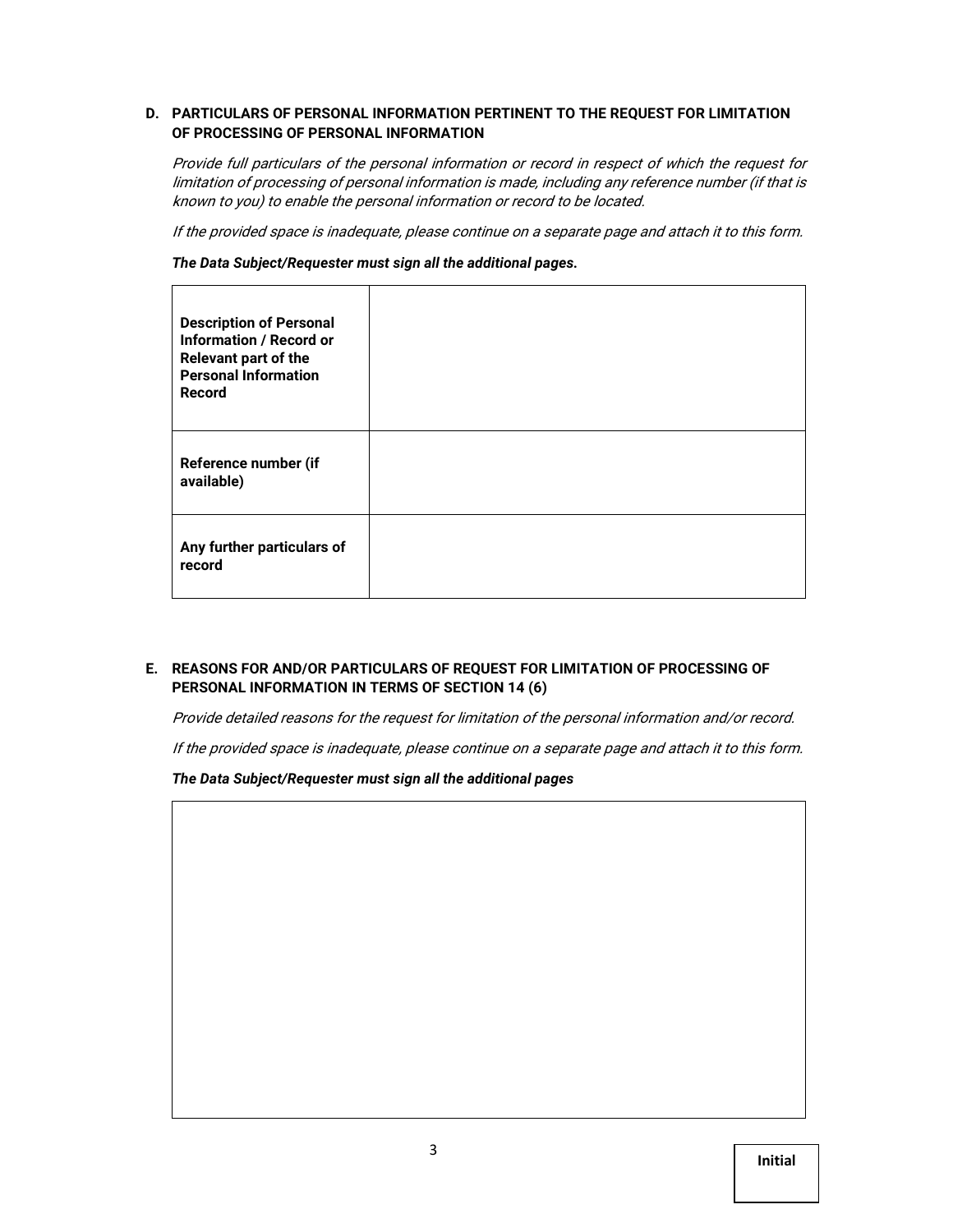#### **F. FEES**

As per Regulation 2: NO charge will be levied by H&I in respect of:

- Assistance provided to complete this form, and
- The processing of this request.

#### **G. TIME TO PROCESS REQUEST**

The time period allowed to process your request will be 30 days.

If any longer time is needed, H&I shall prior to the expiry of the mentioned 30 days notify you of the longer period of time required, which will not exceed 60 days.

#### **H. RESPONSE TO REQUEST**

H&I will carefully consider the grounds on which you base your request. In case of H&I agreeing with the grounds of your request, H&I will provide you with an affirmative response including a confirmation that the processing of specific information has been limited.

In case of H&I not agreeing with the grounds of your request, H&I shall provide you with a motivated response providing full reasons for its decision to continue the processing of the specific personal information.